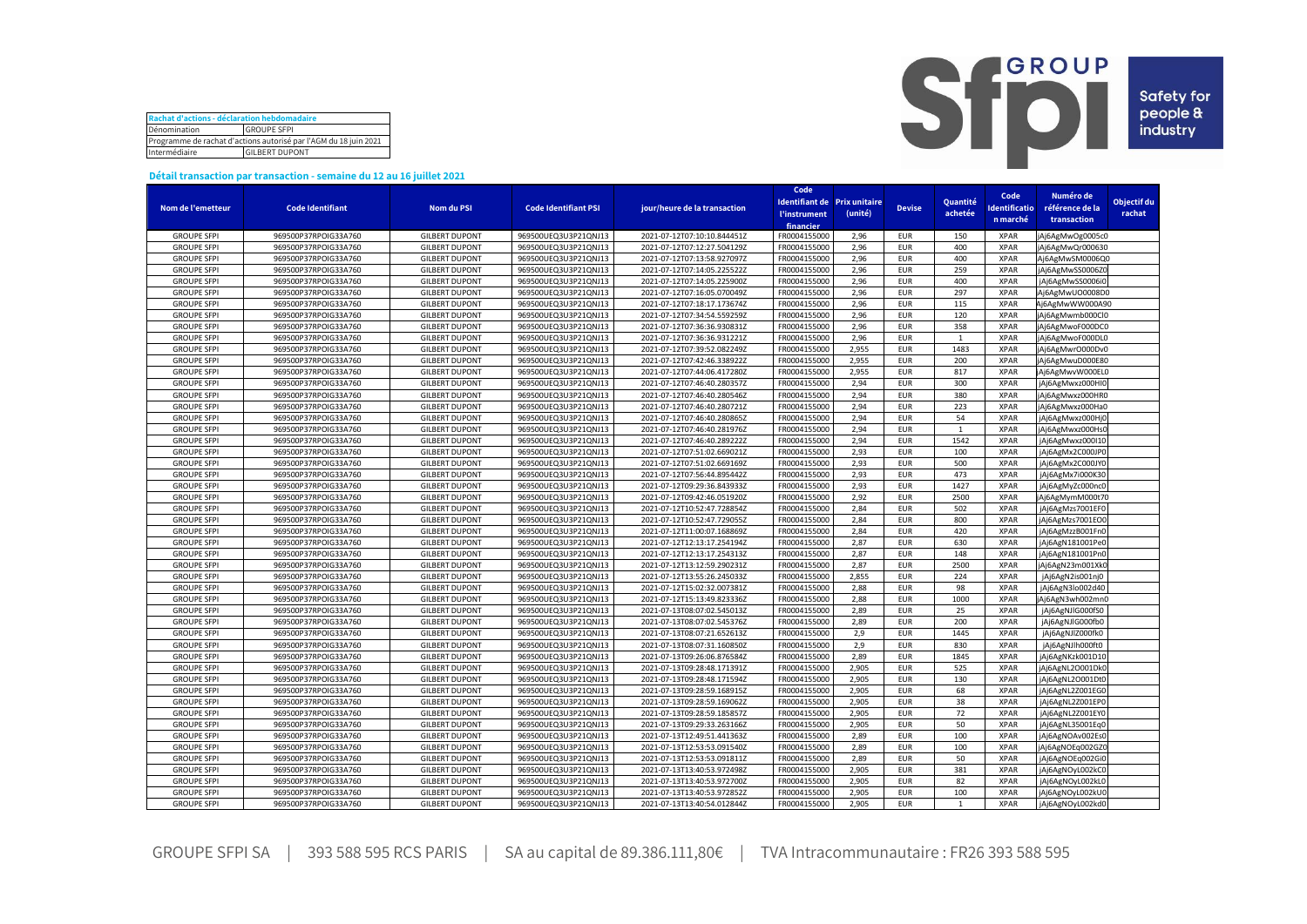|                                          |                                              |                                                |                                              |                                                            |                              |                |                          |                          |                            | GROUP                               |                   |
|------------------------------------------|----------------------------------------------|------------------------------------------------|----------------------------------------------|------------------------------------------------------------|------------------------------|----------------|--------------------------|--------------------------|----------------------------|-------------------------------------|-------------------|
|                                          |                                              |                                                |                                              |                                                            |                              |                |                          |                          |                            |                                     |                   |
|                                          |                                              |                                                |                                              |                                                            |                              |                |                          |                          |                            |                                     | <b>Safety for</b> |
| <b>GROUPE SFPI</b>                       | 969500P37RPOIG33A760                         | <b>GILBERT DUPONT</b>                          | 969500UEQ3U3P21QNJ13                         | 2021-07-13T14:07:44.088305Z                                | FR0004155000                 | 2.905          | EUR.                     |                          | XP.                        | jAj6Ag<br>koo                       | people &          |
| <b>GROUPE SFPI</b>                       | 969500P37RPOIG33A760                         | <b>GILBERT DUPONT</b>                          | 969500UEQ3U3P21QNJ13                         | 2021-07-13T14:08:56.037378Z                                | FR0004155000                 | 2,905          |                          | DO                       | XP <sub>A</sub>            | أهنمن<br>PROO                       | industry          |
| <b>GROUPE SFPI</b>                       | 969500P37RPOIG33A760                         | <b>GILBERT DUPONT</b>                          | 969500UEQ3U3P21QNJ13                         | 2021-07-13T14:08:56.037882Z                                | FR0004155000                 | 2,905          | <b>EUR</b>               | 100                      | <b>XPAR</b>                | <b>NPPROO</b><br>Ai6A               |                   |
| <b>GROUPE SFPI</b>                       | 969500P37RPOIG33A760                         | <b>GILBERT DUPONT</b>                          | 969500UEQ3U3P21QNJ13                         | 2021-07-13T14:08:56.038014Z                                | FR0004155000                 | 2,905          | <b>EUR</b>               | 4800                     | <b>XPAR</b>                | jAj6AgNPPR002uA0                    |                   |
| <b>GROUPE SFPI</b>                       | 969500P37RPOIG33A760                         | <b>GILBERT DUPONT</b>                          | 969500UEQ3U3P21QNJ13                         | 2021-07-13T14:10:33.583643Z                                | FR0004155000                 | 2,905          | <b>EUR</b>               | 900                      | <b>XPAR</b>                | jAj6AgNPR3002ul0                    |                   |
| <b>GROUPE SFPI</b><br><b>GROUPE SFPI</b> | 969500P37RPOIG33A760<br>969500P37RPOIG33A760 | <b>GILBERT DUPONT</b><br><b>GILBERT DUPONT</b> | 969500UEQ3U3P21QNJ13<br>969500UEQ3U3P21QNJ13 | 2021-07-13T14:10:39.245166Z<br>2021-07-13T14:10:39.245526Z | FR0004155000<br>FR0004155000 | 2,905<br>2,905 | <b>EUR</b><br><b>EUR</b> | 100<br>3087              | <b>XPAR</b><br><b>XPAR</b> | jAj6AgNPR8002uu<br>jAj6AgNPR8002v30 |                   |
| <b>GROUPE SFPI</b>                       | 969500P37RPOIG33A760                         | <b>GILBERT DUPONT</b>                          | 969500UEQ3U3P21QNJ13                         | 2021-07-14T07:44:08.740285Z                                | FR0004155000                 | 2,93           | <b>EUR</b>               | $\overline{\phantom{0}}$ | <b>XPAR</b>                | jAj6AgNfse000L80                    |                   |
| <b>GROUPE SFPI</b>                       | 969500P37RPOIG33A760                         | <b>GILBERT DUPONT</b>                          | 969500UEQ3U3P21QNJ13                         | 2021-07-14T07:44:08.740506Z                                | FR0004155000                 | 2,93           | <b>EUR</b>               | 152                      | <b>XPAR</b>                | jAj6AgNfse000LH0                    |                   |
| <b>GROUPE SFPI</b>                       | 969500P37RPOIG33A760                         | <b>GILBERT DUPONT</b>                          | 969500UEQ3U3P21QNJ13                         | 2021-07-14T07:44:08.740739Z                                | FR0004155000                 | 2,93           | <b>EUR</b>               | 46                       | <b>XPAR</b>                | jAj6AgNfse000LQ0                    |                   |
| <b>GROUPE SFPI</b>                       | 969500P37RPOIG33A760                         | <b>GILBERT DUPONT</b>                          | 969500UEQ3U3P21QNJ13                         | 2021-07-14T07:48:10.363537Z                                | FR0004155000                 | 2,93           | <b>EUR</b>               | 2300                     | <b>XPAR</b>                | Aj6AgNfwW000N20                     |                   |
| <b>GROUPE SFPI</b>                       | 969500P37RPOIG33A760                         | <b>GILBERT DUPONT</b>                          | 969500UEQ3U3P21QNJ13                         | 2021-07-14T07:48:10.797102Z                                | FR0004155000                 | 2,925          | <b>EUR</b>               | 47                       | <b>XPAR</b>                | Aj6AgNfwW000NB0                     |                   |
| <b>GROUPE SFPI</b>                       | 969500P37RPOIG33A760                         | <b>GILBERT DUPONT</b>                          | 969500UEQ3U3P21QNJ13                         | 2021-07-14T07:48:10.797336Z                                | FR0004155000                 | 2,925          | <b>EUR</b>               | 500                      | <b>XPAR</b>                | Aj6AgNfwW000NK0                     |                   |
| <b>GROUPE SFPI</b>                       | 969500P37RPOIG33A760                         | <b>GILBERT DUPONT</b>                          | 969500UEQ3U3P21QNJ13                         | 2021-07-14T07:48:50.721893Z                                | FR0004155000                 | 2,925          | <b>EUR</b>               | 500                      | <b>XPAR</b>                | jAj6AgNfxC000Nn0                    |                   |
| <b>GROUPE SFPI</b>                       | 969500P37RPOIG33A760                         | <b>GILBERT DUPONT</b>                          | 969500UEQ3U3P21QNJ13                         | 2021-07-14T07:48:50.722261Z                                | FR0004155000                 | 2,925          | <b>EUR</b>               | 194                      | <b>XPAR</b>                | jAj6AgNfxC000Nw0                    |                   |
| <b>GROUPE SFPI</b><br><b>GROUPE SFPI</b> | 969500P37RPOIG33A760<br>969500P37RPOIG33A760 | <b>GILBERT DUPONT</b><br><b>GILBERT DUPONT</b> | 969500UEQ3U3P21QNJ13<br>969500UEQ3U3P21QNJ13 | 2021-07-14T07:48:50.722423Z<br>2021-07-14T08:06:29.126483Z | FR0004155000<br>FR0004155000 | 2,925<br>2,925 | <b>EUR</b><br><b>EUR</b> | 24<br>1235               | <b>XPAR</b><br><b>XPAR</b> | jAj6AgNfxC000O50<br>jAj6AgNgEF000Ro |                   |
| <b>GROUPE SFPI</b>                       | 969500P37RPOIG33A760                         | <b>GILBERT DUPONT</b>                          | 969500UEQ3U3P21QNJ13                         | 2021-07-14T08:06:29.799799Z                                | FR0004155000                 | 2,915          | <b>EUR</b>               | 722                      | <b>XPAR</b>                | jAj6AgNgEF000Rx0                    |                   |
| <b>GROUPE SFPI</b>                       | 969500P37RPOIG33A760                         | <b>GILBERT DUPONT</b>                          | 969500UEQ3U3P21QNJ13                         | 2021-07-14T09:30:09.720554Z                                | FR0004155000                 | 2,92           | <b>EUR</b>               | 83                       | <b>XPAR</b>                | jAj6AgNhXF000jvC                    |                   |
| <b>GROUPE SFPI</b>                       | 969500P37RPOIG33A760                         | <b>GILBERT DUPONT</b>                          | 969500UEQ3U3P21QNJ13                         | 2021-07-14T09:30:09.720744Z                                | FR0004155000                 | 2,92           | <b>EUR</b>               | 424                      | <b>XPAR</b>                | jAj6AgNhXF000k40                    |                   |
| <b>GROUPE SFPI</b>                       | 969500P37RPOIG33A760                         | <b>GILBERT DUPONT</b>                          | 969500UEQ3U3P21QNJ13                         | 2021-07-14T09:30:09.730179Z                                | FR0004155000                 | 2,92           | <b>EUR</b>               | 31                       | <b>XPAR</b>                | Aj6AgNhXF000kD                      |                   |
| <b>GROUPE SFPI</b>                       | 969500P37RPOIG33A760                         | <b>GILBERT DUPONT</b>                          | 969500UEQ3U3P21QNJ13                         | 2021-07-14T09:32:30.120074Z                                | FR0004155000                 | 2,92           | <b>EUR</b>               | 414                      | <b>XPAR</b>                | jAj6AgNhZU000kw                     |                   |
| <b>GROUPE SFPI</b>                       | 969500P37RPOIG33A760                         | <b>GILBERT DUPONT</b>                          | 969500UEQ3U3P21QNJ13                         | 2021-07-14T09:42:43.685936Z                                | FR0004155000                 | 2,92           | <b>EUR</b>               | 300                      | <b>XPAR</b>                | jAj6AgNhjN000mX                     |                   |
| <b>GROUPE SFPI</b>                       | 969500P37RPOIG33A760                         | <b>GILBERT DUPONT</b>                          | 969500UEQ3U3P21QNJ13                         | 2021-07-14T09:42:43.686230Z                                | FR0004155000                 | 2,92           | <b>EUR</b>               | 276                      | <b>XPAR</b>                | jAj6AgNhjN000mg                     |                   |
| <b>GROUPE SFPI</b>                       | 969500P37RPOIG33A760                         | <b>GILBERT DUPONT</b>                          | 969500UEQ3U3P21QNJ1                          | 2021-07-14T09:42:43.686398Z                                | FR0004155000                 | 2,92           | <b>EUR</b>               | 32                       | <b>XPAR</b>                | Aj6AgNhjN000mp                      |                   |
| <b>GROUPE SFPI</b>                       | 969500P37RPOIG33A760                         | <b>GILBERT DUPONT</b>                          | 969500UEQ3U3P21QNJ13                         | 2021-07-14T11:40:08.846206Z                                | FR0004155000                 | 2,915          | <b>EUR</b>               | $\mathbf{1}$             | <b>XPAR</b><br><b>XPAR</b> | jAj6AgNjZ0001Ag0                    |                   |
| <b>GROUPE SFPI</b><br><b>GROUPE SFPI</b> | 969500P37RPOIG33A760<br>969500P37RPOIG33A760 | <b>GILBERT DUPONT</b><br><b>GILBERT DUPONT</b> | 969500UEQ3U3P21QNJ13<br>969500UEQ3U3P21QNJ13 | 2021-07-14T12:17:47.012773Z<br>2021-07-14T12:58:47.518993Z | FR0004155000<br>FR0004155000 | 2,915<br>2,91  | <b>EUR</b><br><b>EUR</b> | 96<br>253                | <b>XPAR</b>                | jAj6AgNk9Q001G2<br>jAj6AgNkn8001Io0 |                   |
| <b>GROUPE SFPI</b>                       | 969500P37RPOIG33A760                         | <b>GILBERT DUPONT</b>                          | 969500UEQ3U3P21QNJ13                         | 2021-07-14T13:11:05.460312Z                                | FR0004155000                 | 2,905          | <b>EUR</b>               | 410                      | <b>XPAR</b>                | jAj6AgNkz3001K50                    |                   |
| <b>GROUPE SFPI</b>                       | 969500P37RPOIG33A760                         | <b>GILBERT DUPONT</b>                          | 969500UEQ3U3P21QNJ13                         | 2021-07-15T07:03:23.232371Z                                | FR0004155000                 | 2,905          | <b>EUR</b>               | 55                       | <b>XPAR</b>                | jAj6AgO1il000AE0                    |                   |
| <b>GROUPE SFPI</b>                       | 969500P37RPOIG33A760                         | <b>GILBERT DUPONT</b>                          | 969500UEQ3U3P21QNJ13                         | 2021-07-15T07:04:34.542278Z                                | FR0004155000                 | 2,905          | <b>EUR</b>               | 945                      | <b>XPAR</b>                | jAj6AgO1jt000BZ0                    |                   |
| <b>GROUPE SFPI</b>                       | 969500P37RPOIG33A760                         | <b>GILBERT DUPONT</b>                          | 969500UEQ3U3P21QNJ13                         | 2021-07-15T07:04:34.542659Z                                | FR0004155000                 | 2,905          | <b>EUR</b>               | 2055                     | <b>XPAR</b>                | jAj6AgO1jt000Bi0                    |                   |
| <b>GROUPE SFPI</b>                       | 969500P37RPOIG33A760                         | <b>GILBERT DUPONT</b>                          | 969500UEQ3U3P21QNJ13                         | 2021-07-15T07:05:08.129325Z                                | FR0004155000                 | 2,905          | <b>EUR</b>               | 807                      | <b>XPAR</b>                | jAj6AgO1kP000CJ0                    |                   |
| <b>GROUPE SFPI</b>                       | 969500P37RPOIG33A760                         | <b>GILBERT DUPONT</b>                          | 969500UEQ3U3P21QNJ13                         | 2021-07-15T07:05:08.129721Z                                | FR0004155000                 | 2,905          | <b>EUR</b>               | 193                      | <b>XPAR</b>                | jAj6AgO1kP000CS                     |                   |
| <b>GROUPE SFPI</b>                       | 969500P37RPOIG33A760                         | <b>GILBERT DUPONT</b>                          | 969500UEQ3U3P21QNJ13                         | 2021-07-15T07:05:15.444904Z                                | FR0004155000                 | 2,905          | <b>EUR</b>               | 345                      | <b>XPAR</b>                | jAj6AgO1kY000CkC                    |                   |
| <b>GROUPE SFPI</b><br><b>GROUPE SFPI</b> | 969500P37RPOIG33A760<br>969500P37RPOIG33A760 | <b>GILBERT DUPONT</b><br><b>GILBERT DUPONT</b> | 969500UEQ3U3P21QNJ13<br>969500UEQ3U3P21QNJ13 | 2021-07-15T07:10:03.763074Z<br>2021-07-15T07:26:55.044246Z | FR0004155000<br>FR0004155000 | 2,905<br>2,905 | <b>EUR</b><br><b>EUR</b> | 300<br>300               | <b>XPAR</b><br><b>XPAR</b> | jAj6AgO1pC000FgC<br>Aj6AgO25W000Me0 |                   |
| <b>GROUPE SFPI</b>                       | 969500P37RPOIG33A760                         | <b>GILBERT DUPONT</b>                          | 969500UEQ3U3P21QNJ13                         | 2021-07-15T07:28:22.225228Z                                | FR0004155000                 | 2,905          | <b>EUR</b>               | 1500                     | <b>XPAR</b>                | jAj6AgO26v000NJ0                    |                   |
| <b>GROUPE SFPI</b>                       | 969500P37RPOIG33A760                         | <b>GILBERT DUPONT</b>                          | 969500UEQ3U3P21QNJ13                         | 2021-07-15T07:28:22.225638Z                                | FR0004155000                 | 2,905          | <b>EUR</b>               | 343                      | <b>XPAR</b>                | jAj6AgO26v000NSI                    |                   |
| <b>GROUPE SFPI</b>                       | 969500P37RPOIG33A760                         | <b>GILBERT DUPONT</b>                          | 969500UEQ3U3P21QNJ13                         | 2021-07-15T07:39:57.215140Z                                | FR0004155000                 | 2,915          | <b>EUR</b>               | 900                      | <b>XPAR</b>                | jAj6AgO2I9000Oo0                    |                   |
| <b>GROUPE SFPI</b>                       | 969500P37RPOIG33A760                         | <b>GILBERT DUPONT</b>                          | 969500UEQ3U3P21QNJ13                         | 2021-07-15T07:39:57.215333Z                                | FR0004155000                 | 2,915          | <b>EUR</b>               | 222                      | <b>XPAR</b>                | jAj6AgO2I9000Ox0                    |                   |
| <b>GROUPE SFPI</b>                       | 969500P37RPOIG33A760                         | <b>GILBERT DUPONT</b>                          | 969500UEQ3U3P21QNJ13                         | 2021-07-15T07:39:57.215480Z                                | FR0004155000                 | 2,915          | <b>EUR</b>               | 54                       | <b>XPAR</b>                | jAj6AgO2I9000P60                    |                   |
| <b>GROUPE SFPI</b>                       | 969500P37RPOIG33A760                         | <b>GILBERT DUPONT</b>                          | 969500UEQ3U3P21QNJ13                         | 2021-07-15T07:39:57.226443Z                                | FR0004155000                 | 2,915          | <b>EUR</b>               | 22                       | <b>XPAR</b>                | Aj6AgO2I9000PF0                     |                   |
| <b>GROUPE SFPI</b>                       | 969500P37RPOIG33A760                         | <b>GILBERT DUPONT</b>                          | 969500UEQ3U3P21QNJ13                         | 2021-07-15T07:40:00.426224Z                                | FR0004155000                 | 2,915          | <b>EUR</b>               | 30                       | <b>XPAR</b>                | jAj6AgO2IA000PO                     |                   |
| <b>GROUPE SFPI</b>                       | 969500P37RPOIG33A760                         | <b>GILBERT DUPONT</b>                          | 969500UEQ3U3P21QNJ13                         | 2021-07-15T07:53:50.833653Z                                | FR0004155000                 | 2,915          | <b>EUR</b>               | 1448                     | <b>XPAR</b>                | jAj6AgO2VZ000YU                     |                   |
| <b>GROUPE SFPI</b><br><b>GROUPE SFPI</b> | 969500P37RPOIG33A760<br>969500P37RPOIG33A760 | <b>GILBERT DUPONT</b><br><b>GILBERT DUPONT</b> | 969500UEQ3U3P21QNJ13<br>969500UEQ3U3P21QNJ13 | 2021-07-15T07:53:50.834109Z<br>2021-07-15T07:53:53.405744Z | FR0004155000<br>FR0004155000 | 2,915<br>2,915 | <b>EUR</b><br><b>EUR</b> | 405<br>146               | <b>XPAR</b><br><b>XPAR</b> | jAj6AgO2VZ000Yd<br>jAj6AgO2Vc000Ym  |                   |
| <b>GROUPE SFPI</b>                       | 969500P37RPOIG33A760                         | <b>GILBERT DUPONT</b>                          | 969500UEQ3U3P21QNJ13                         | 2021-07-15T07:57:03.132672Z                                | FR0004155000                 | 2,915          | <b>EUR</b>               | 531                      | <b>XPAR</b>                | jAj6AgO2Yg000aJ0                    |                   |
| <b>GROUPE SFPI</b>                       | 969500P37RPOIG33A760                         | <b>GILBERT DUPONT</b>                          | 969500UEQ3U3P21QNJ13                         | 2021-07-15T08:41:07.241633Z                                | FR0004155000                 | 2,895          | <b>EUR</b>               | 1000                     | <b>XPAR</b>                | Aj6AgO3FI001B80                     |                   |
| <b>GROUPE SFPI</b>                       | 969500P37RPOIG33A760                         | <b>GILBERT DUPONT</b>                          | 969500UEQ3U3P21QNJ13                         | 2021-07-15T08:41:07.241968Z                                | FR0004155000                 | 2,895          | <b>EUR</b>               | 879                      | <b>XPAR</b>                | jAj6AgO3FI001BH0                    |                   |
| <b>GROUPE SFPI</b>                       | 969500P37RPOIG33A760                         | <b>GILBERT DUPONT</b>                          | 969500UEQ3U3P21QNJ13                         | 2021-07-15T08:41:07.248146Z                                | FR0004155000                 | 2,895          | <b>EUR</b>               | 54                       | <b>XPAR</b>                | jAj6AgO3FI001BQC                    |                   |
| <b>GROUPE SFPI</b>                       | 969500P37RPOIG33A760                         | <b>GILBERT DUPONT</b>                          | 969500UEQ3U3P21QNJ13                         | 2021-07-15T08:41:07.248301Z                                | FR0004155000                 | 2,895          | <b>EUR</b>               | 334                      | <b>XPAR</b>                | jAj6AgO3FI001BZ0                    |                   |
| <b>GROUPE SFPI</b>                       | 969500P37RPOIG33A760                         | <b>GILBERT DUPONT</b>                          | 969500UEQ3U3P21QNJ13                         | 2021-07-15T08:41:07.248851Z                                | FR0004155000                 | 2,895          | <b>EUR</b>               | 318                      | <b>XPAR</b>                | jAj6AgO3FI001Bi0                    |                   |
| <b>GROUPE SFPI</b>                       | 969500P37RPOIG33A760                         | <b>GILBERT DUPONT</b>                          | 969500UEQ3U3P21QNJ13                         | 2021-07-15T09:19:17.370813Z                                | FR0004155000                 | 2,895          | <b>EUR</b>               | 100                      | <b>XPAR</b>                | jAj6AgO3qF001o30                    |                   |
| <b>GROUPE SFPI</b>                       | 969500P37RPOIG33A760                         | <b>GILBERT DUPONT</b>                          | 969500UEQ3U3P21QNJ13                         | 2021-07-15T09:19:27.379823Z                                | FR0004155000                 | 2,895          | <b>EUR</b>               | 194                      | <b>XPAR</b>                | jAj6AgO3qO001oCC                    |                   |
| <b>GROUPE SFPI</b><br><b>GROUPE SFPI</b> | 969500P37RPOIG33A760<br>969500P37RPOIG33A760 | <b>GILBERT DUPONT</b><br><b>GILBERT DUPONT</b> | 969500UEQ3U3P21QNJ13<br>969500UEQ3U3P21QNJ13 | 2021-07-15T09:21:39.014491Z<br>2021-07-15T09:21:39.014711Z | FR0004155000<br>FR0004155000 | 2,895<br>2,895 | <b>EUR</b><br><b>EUR</b> | 845<br>155               | <b>XPAR</b><br><b>XPAR</b> | Aj6AgO3sW001pM0<br>Aj6AgO3sW001pV0  |                   |
| <b>GROUPE SFPI</b>                       | 969500P37RPOIG33A760                         | <b>GILBERT DUPONT</b>                          | 969500UEQ3U3P21QNJ13                         | 2021-07-15T09:30:29.446283Z                                | FR0004155000                 | 2,895          | <b>EUR</b>               | 320                      | <b>XPAR</b>                | jAj6AgO416001zO0                    |                   |
| <b>GROUPE SFPI</b>                       | 969500P37RPOIG33A760                         | <b>GILBERT DUPONT</b>                          | 969500UEQ3U3P21QNJ13                         | 2021-07-15T10:28:35.440021Z                                | FR0004155000                 | 2.895          | <b>EUR</b>               | 680                      | <b>XPAR</b>                | jAj6AgO4vK0030s0                    |                   |
| <b>GROUPE SFPI</b>                       | 969500P37RPOIG33A760                         | <b>GILBERT DUPONT</b>                          | 969500UEQ3U3P21QNJ13                         | 2021-07-15T10:28:35.440332Z                                | FR0004155000                 | 2,895          | <b>EUR</b>               | 121                      | <b>XPAR</b>                | jAj6AgO4vK003110                    |                   |
| <b>GROUPE SFPI</b>                       | 969500P37RPOIG33A760                         | <b>GILBERT DUPONT</b>                          | 969500UEQ3U3P21QNJ13                         | 2021-07-15T11:17:40.716214Z                                | FR0004155000                 | 2.88           | <b>EUR</b>               | 899                      | <b>XPAR</b>                | jAj6AgO5gq003gR0                    |                   |

GROUPE SFPI SA | 393 588 595 RCS PARIS | SA au capital de 89.386.111,80€ | TVA Intracommunautaire : FR26 393 588 595